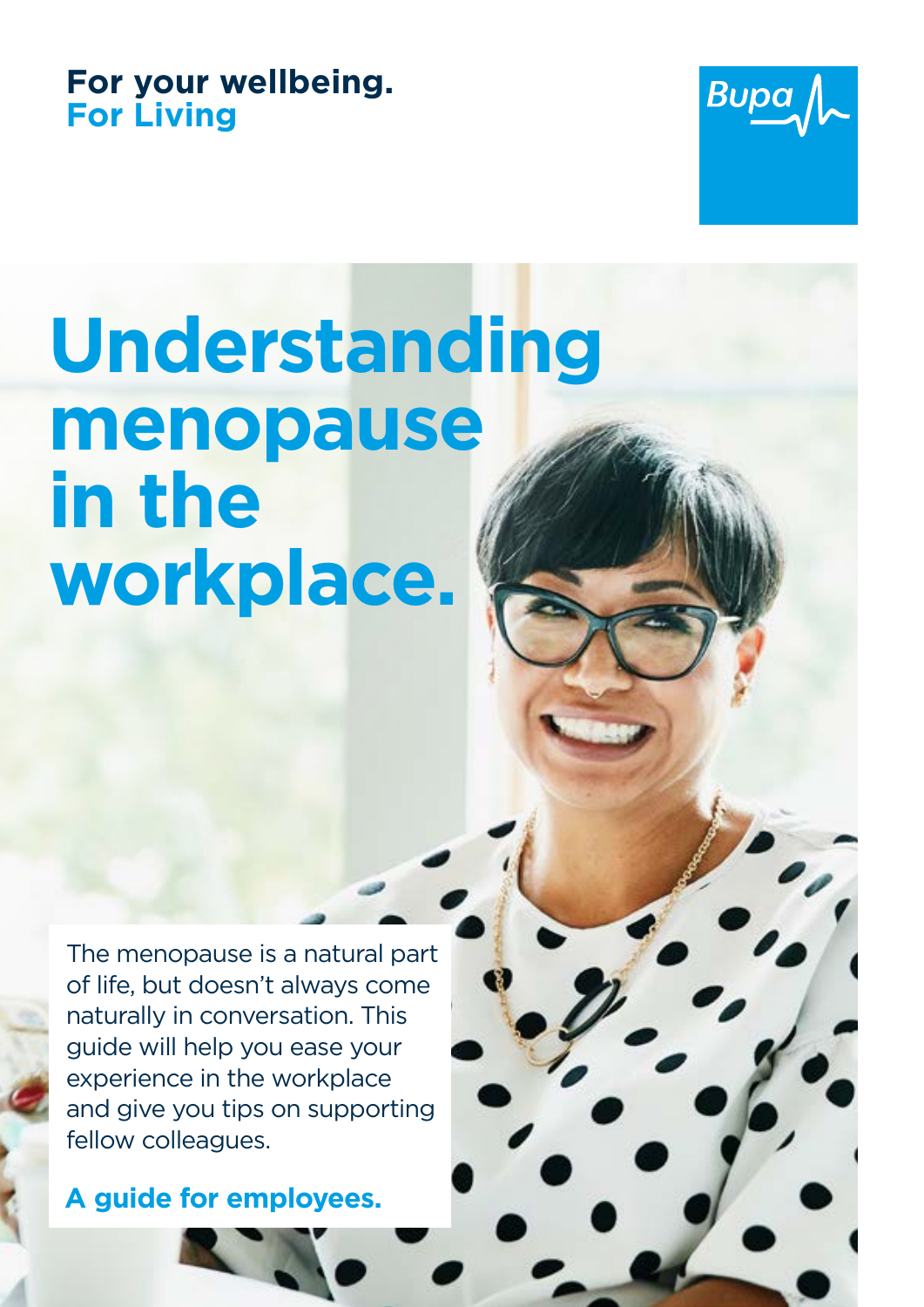# **The menopause is a natural stage of life**

The menopause is a natural stage of life, and one people can experience very differently.You may go through it without any noticeable symptoms, or you may have a stressful time. Hot flushes, night sweats, mood swings and other troublesome symptoms can affect all aspects of your daily life, including work performance and attendance.

If the menopause is taking its toll on your health, it's important to remember that you're not alone and you don't have to suffer in silence. Around one in every three women has either experienced or is currently going through the menopause.1 Around eight in every ten women will experience noticeable symptoms, and of these, four or five in every ten women will find their symptoms hard to deal with.<sup>2</sup>

1 The menopause. The menopause is a workplace issue: guidance and model policy. Unison. www.unison.org.uk, published October 2019

<sup>2</sup>The menopause at work: a practical guide for people managers. Chartered Institute of Personnel and Development. www.cipd.co.uk, published March 2019

If you're going through the menopause, it's helpful to know how to recognise the symptoms and how to manage them. There are plenty of ways to make this time of life more bearable for you – at work as well as at home.If you want to support a work colleague who's going through a difficult menopause, there are also lots of things you can do to help them.

# **About the menopause**

The menopause is a natural event in your life when your oestrogen levels fall.During the time leading up to the menopause – called the perimenopause – fluctuating hormones may affect your physical and mental health. This can last for several years, causing irregular periods until they stop completely. You're considered to be post-menopausal when you haven't had a period for 12 months in a row.

In the UK, most women go through the menopause between the ages of 45 and 55, with the average age being 51. But you can go through early menopause (aged 40 to 45) or premature menopause (before 40). Premature menopause may happen due to surgery (eg a hysterectomy) or medical treatments (eg for cancer).The menopause can also affect people from transgender, non-binary and intersex communities, and its symptoms and impact can vary among different ethnic groups.

# **1 in 10 women have menopausal symptoms for up to 12 years.**

Menopause: diagnosis and management. Context. National Institute for Health and Care Excellence (NICE) Guideline NG23. www.nice.org.uk, last updated December 2019 https://www.nice.org.uk/guidance/ng23/chapter/Context

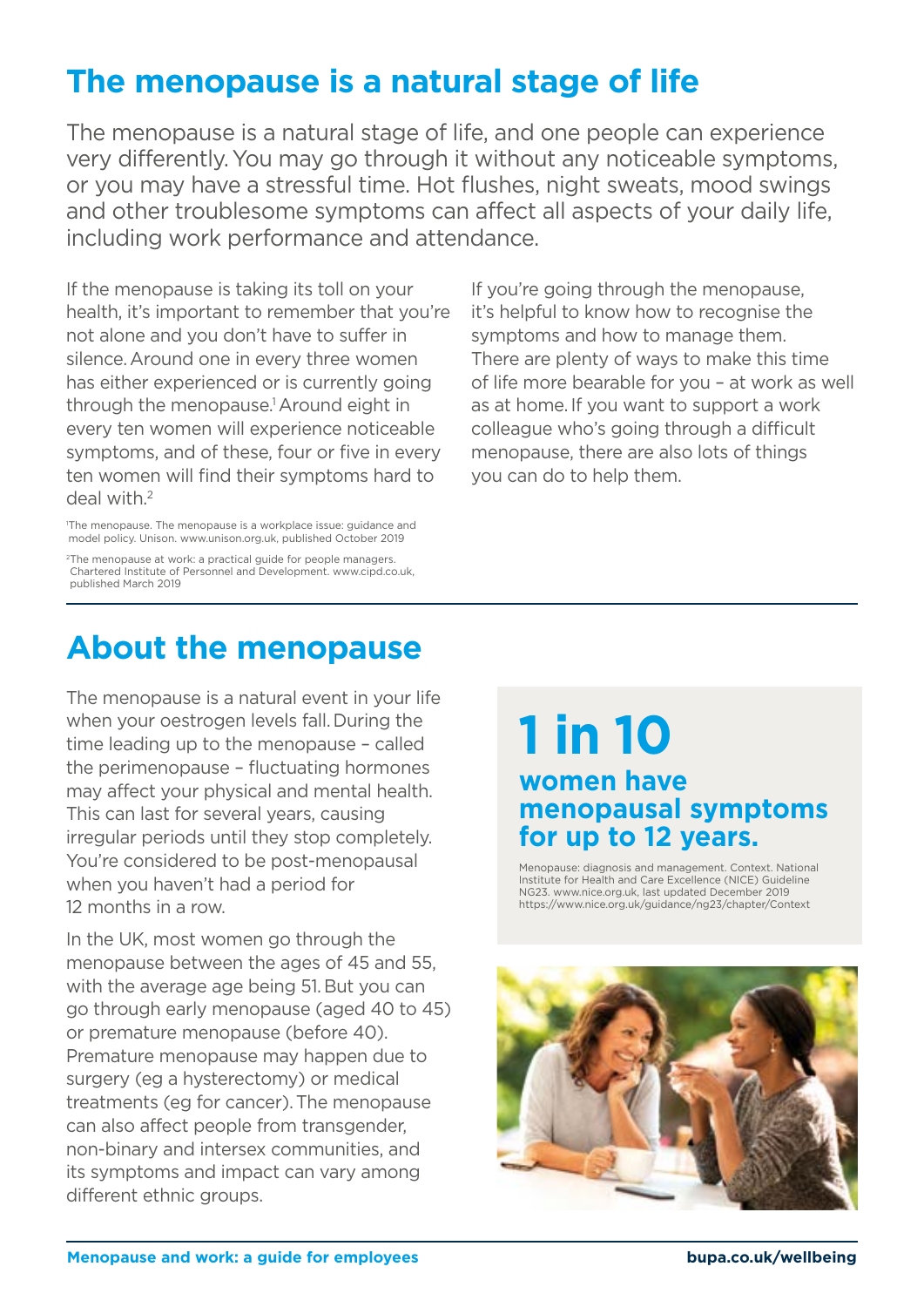# **Recognise the symptoms**

Most women get menopausal symptoms at some point.Your symptoms may flare up and down and change over time.You may not even realise it's the menopause at first if you still have regular periods.

### Flushes and sweats

Hot flushes are the most common menopausal symptom, affecting three in every four women.A hot flush will usually start in your face, neck or chest, before spreading upwards and downwards.You may feel sweaty, your skin may be red and patchy and your heart rate may be quicker and stronger.Hot flushes can last for several minutes at a time, which can be embarrassing and distressing, especially at work.Night sweats are hot flushes during the night and can affect your sleep.

### Period changes

You may find you have periods more or less regularly – sometimes every two to three weeks.Very heavy periods can make you feel tired and lead to iron-deficiency anaemia. You may find that you need to change your sanitary pads or tampons several times a day.

If you have any bleeding in-between periods or after sex, you should talk about it with your GP.

**sweats affect up to three-quarters of menopausal women – and can last for seven years or more.** 

Menopause. Background information. Prevalence of symptoms. NICE Clinical Knowledge Summaries. cks.nice.org.uk, last revised March 2017 https://cks.nice.org.uk/topics/menopause/ background-information/prevalence-of-symptoms/

### Other symptoms

You may notice other physical symptoms too, including:

- **poor sleep**
- reduced sex drive
- vaginal dryness and discomfort
- $urine$  infections
- an urgent or regular need to pee
- $\blacksquare$  bladder leakage (incontinence), especially when you cough, sneeze or laugh
- ioint and muscle aches and pains
- $h$  headaches
- $\blacksquare$  weight gain
- $\blacksquare$  dry eyes
- **F** feeling very tired
- **Jurnal** dry skin, brittle nails, thinner hair and hair loss
- **poor concentration, memory issues and an** inability to think clearly – it's often called 'brain fog'

In the long term, a reduction in bone density increases your risk of osteoporosis. This doesn't usually cause symptoms, but you may be more likely to break a bone.

Women also have an increased risk of heart disease after the menopause due to loss **Hot flushes and night** of the protective effect of oestrogen on **Hot flushes and night**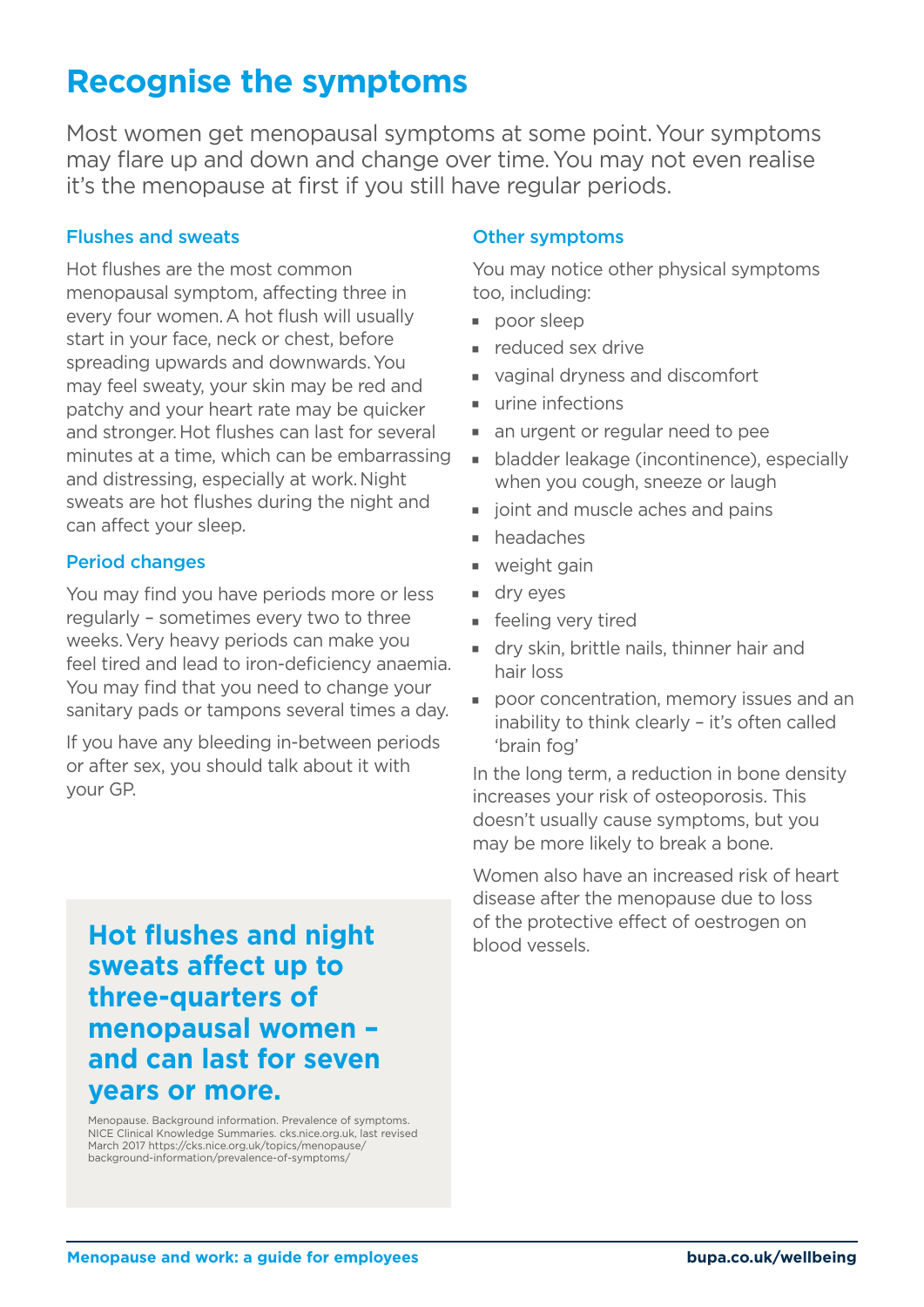

# **Emotional impact**

Mood swings are common at the menopause. You may be laughing one minute and crying the next. Or you may feel anxious, irritable or overwhelmed about things that you can usually cope with.

Increased stress at work may make your emotional symptoms worse. The menopause comes at a time when you may also be going through other stressful life events, such as bereavement, divorce or dealing with elderly parents. You may also be dealing with the pressures of childcare, or adapting to a change in the household with older children returning to live at home.

At work, you may struggle with poor concentration, memory issues and an inability to think clearly – often called 'brain fog'. You may find it harder to make decisions and lose confidence, affecting your morale and performance. This may lead to regular days off work and may affect your relationships with colleagues. At the same time, some women also say they feel a greater pressure to continue working through their symptoms, because they are worried about unfairly being seen as less capable if they are known to be going through the menopause.

Managers and employers have a huge role to play in creating a working culture where people can open up about menopause symptoms without such judgements, just as with any other health issues that employees may experience.

Women going through the menopause may become more prone to depression. So if you find your mood stays low for several weeks, contact your GP.

# **Over 1/3**

**of menopausal women say they feel less outgoing in social situations, and nearly a quarter say they feel more isolated.**

A woman's relationship with the menopause is complicated. British Menopause Society fact sheet. Women's Health Concern. www.womens-health-concern.org, published October 2017 https://www.womens-health-concern.org/wp-content/ uploads/2019/10/BMS-Infographic-10-October2017-01C.pdf.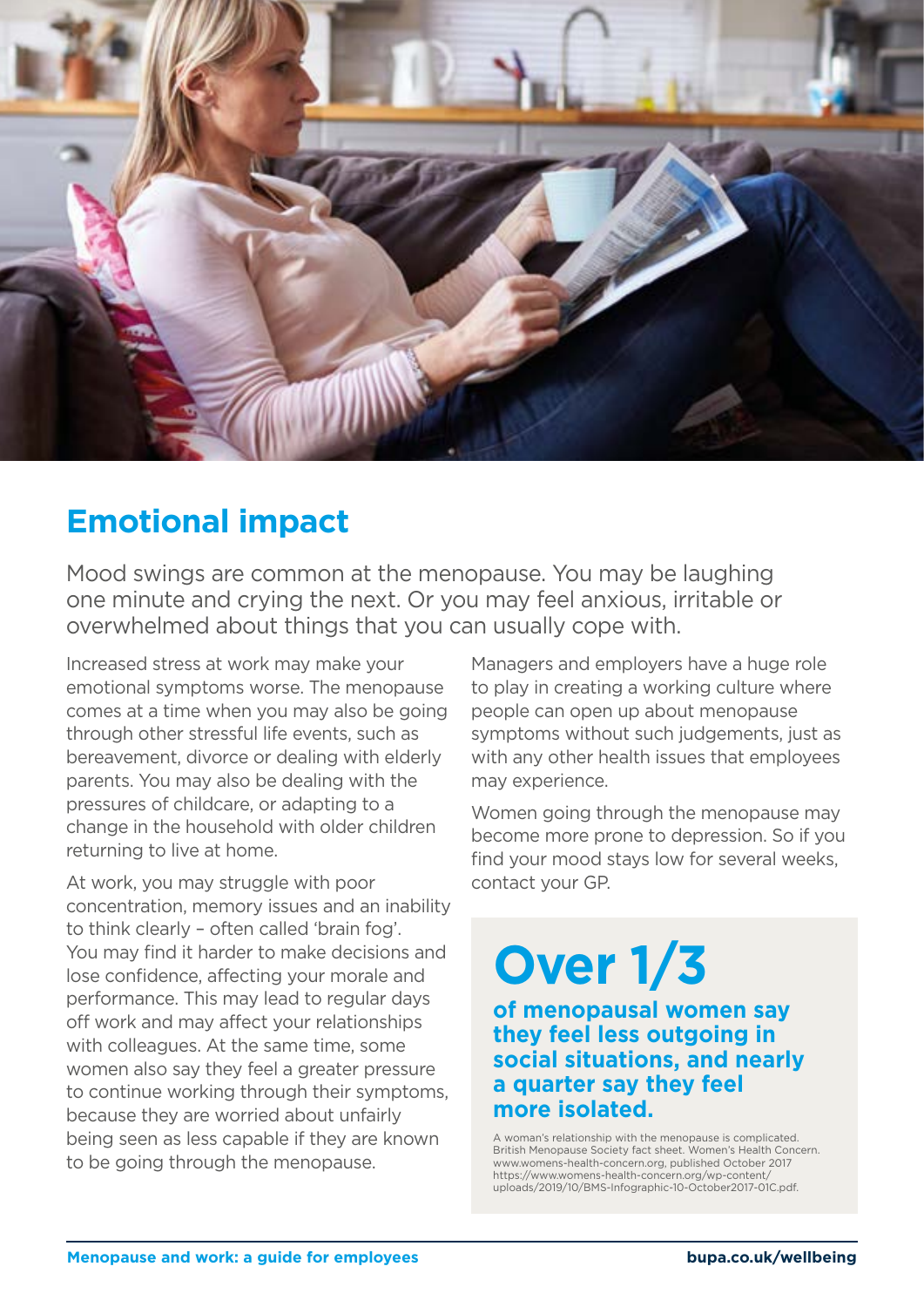# **When to see your GP**

If you're struggling to cope, or you're getting menopausal symptoms before you reach the age of 40, speak to your GP. You may also find it helpful to speak to a counsellor. It can be hard to talk about some of your symptoms at first. But you'll find it easier to deal with them if you get the right help and support.

Your GP will usually diagnose the menopause based on your age and symptoms. But they may also suggest doing some blood tests to rule out other causes, such as thyroid problems.

They'll then discuss the best ways to ease your menopausal symptoms. They'll take into account your age, symptoms, overall health, family history and lifestyle. Your options may include:

- hormone replacement therapy (HRT) or other prescribed medicines
- $\blacksquare$  talking therapies, eg cognitive behavioural therapy (CBT)
- self-help measures, such as having a healthy diet, exercising and keeping a healthy weight

### **Hormone replacement therapy (HRT)**

**may help to ease your hot flushes, night sweats, mood swings and vaginal or bladder symptoms. But it may not work, or isn't suitable, for all women. It also takes time to work, and your GP will need to get the dose, hormones and type of product right for you.**

Menopause and its management. Patient. patient.info, last reviewed January 2018 https://patient.info/doctor/ menopause-and-its-management

### **If you keep forgetting things, add notes and reminders to your phone or carry around a notebook so you can jot them down. This is also a way to practise mindfulness.**

Guidance on menopause and the workplace. Faculty of Occupational Medicine of the Royal College of Physicians. www.som.org.uk, accessed September 2020 https://www.som.org.uk/sites/som.org.uk/ files/Guidance-on-menopause-and-theworkplace.pdf

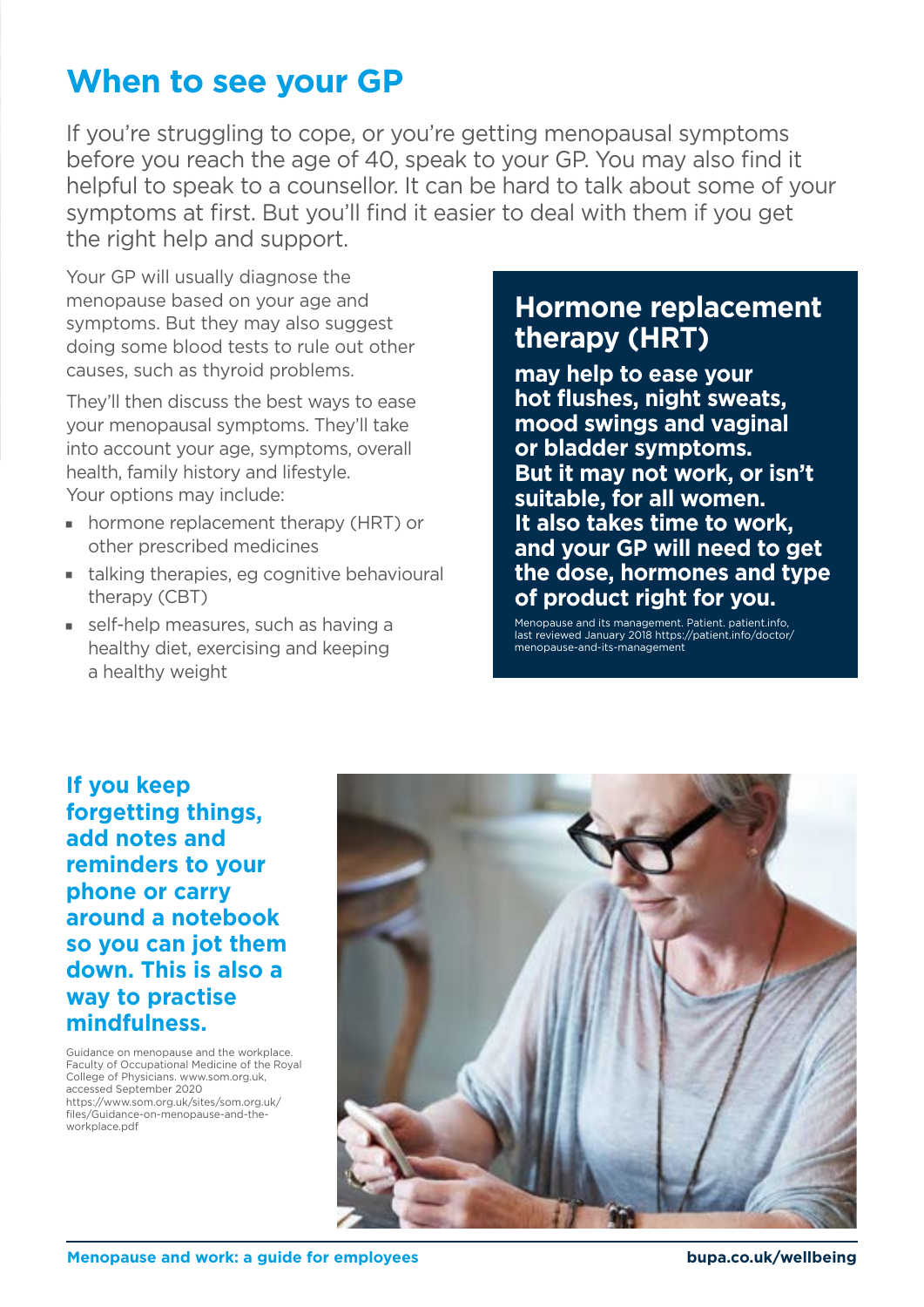# **Help yourself**

Some simple lifestyle changes may help to ease your menopausal symptoms.

- $\blacksquare$  Eat a healthy, balanced diet, including around 700mg of calcium every day for healthy bones. Vitamin D (from sunlight, foods and supplements) is also very important as it helps your body to absorb and use calcium.
- **Lose weight if you need to.**
- $\blacksquare$  Drink plenty of water.
- $\blacksquare$  Exercise regularly to improve your overall fitness, reduce hot flushes, sleep better and boost your mood. Weight-bearing and resistance exercises can help to protect your bones. Stop smoking (if you smoke) – to help reduce hot flushes and lower your risk of getting cancer, heart disease and/or stroke.
- $\blacksquare$  Limit alcohol, caffeine and spicy foods especially before a work meeting – as these can trigger hot flushes. Alcohol and caffeine can also affect how well you sleep at night, and too much alcohol regularly increases your risk of osteoporosis, heart disease and breast cancer.
- $\blacksquare$  Stay cool at night wear loose clothes in a well-ventilated room to reduce night sweats. Taking steps to help yourself sleep well at night is important; insomnia really reduces your ability to cope and think clearly, as well as being bad for your health more generally.
- Use a hand or desk fan, especially in meetings.
- Always have cold water or a cooling mist spray to hand. It can help to cool you down – especially on your inner wrists.
- $\blacksquare$  Consider relaxation techniques, such as mindfulness or CBT, to reduce stress, help you sleep and boost your mood. There is some evidence that yoga and acupuncture can help some women too.

# **Looking for 1-to-1 menopause support?**

Anyone who has Bupa health insurance or a health trust with us can speak to a menopause-trained nurse. They're on hand to offer personalised, clinical support, advice and answers.

# **Reach out to our Menopause HealthLine on: 0345 608 9984**

Lines are open from 8am to 8pm, 365 days a year. Calls may be recorded and to maintain the quality of our service we may monitor some of our calls, always respecting the confidentiality of the call.

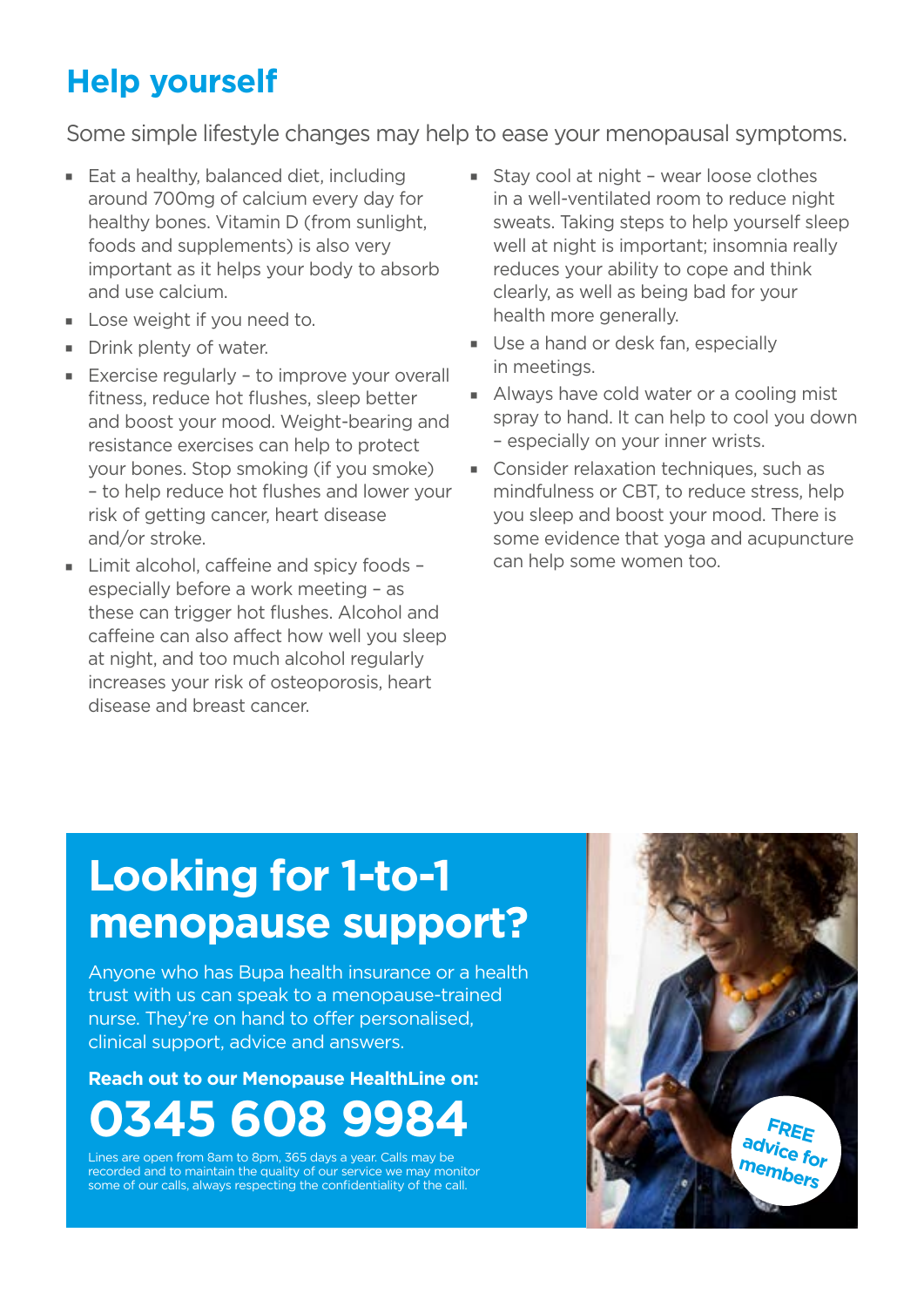# **Workplace support**

The menopause can have a big impact on your working life. You may worry that your symptoms won't be taken seriously at work, or be reluctant to discuss them openly. But the menopause is a recognised occupational health issue, including if you are working from home routinely. Working from home may make managing some symptoms much easier, but this very much depends on your home environment and your working set-up at home. For some people, working from home can also mean fewer supportive interactions with colleagues and managers.

Check your workplace policies relating to employees' health so you know what support is available. If there's no policy specifically geared towards the menopause, you could offer to help create one.

- Make sure you know who you can speak to if your menopausal symptoms affect your work in any way.
- If you don't feel comfortable talking to your manager, ask to talk to someone else such as a member of the human resources team. You may even feel more comfortable speaking to someone you work with more closely.
- You can have an assessment to make sure your menopausal symptoms aren't being made worse by your work environment or working practices.
- Discuss your symptoms with your manager or occupational health and ask for appropriate workplace adjustments.
- Contact your workplace's employee assistance programme (EAP) or counselling service, if there is one.
- $\blacksquare$  Ask to have conversations in a private place where you won't be interrupted by anyone else.
- $\blacksquare$  Report any harassment, victimisation or discrimination because of issues related to the menopause.

**Don't be afraid to ask for changes at work that may help you cope more easily with your menopausal symptoms.**

### Practical changes at work

The practical steps below may be 'easier for you' when working from home than in the workplace, but this very much depends on your home environment. Some people will find things easier being in the workplace, so it's important to let your manager know what works for you and

to discuss whether you can work flexibly, if your job allows this.

- $\blacksquare$  Can you sit by an opening window for some fresh air or a breeze?
- $\blacksquare$  Can you adjust the air conditioning or heating?
- Do you need a desk fan for when you have a hot flush?
- Can you change your uniform for something more comfortable (or natural fibres) or remove layers?
- Do you have easy access to toilets and washing facilities?
- Can you get cold drinking water when you need it?
- I Is there somewhere you can rest or take a quiet break if you need to?
- I Is your desk or workstation set up properly to reduce aches and pains?
- $\blacksquare$  If your work involves long periods of sitting or standing, can you move around freely or take regular breaks?
- Can you take time off for healthcare appointments or leave early if your symptoms flare up?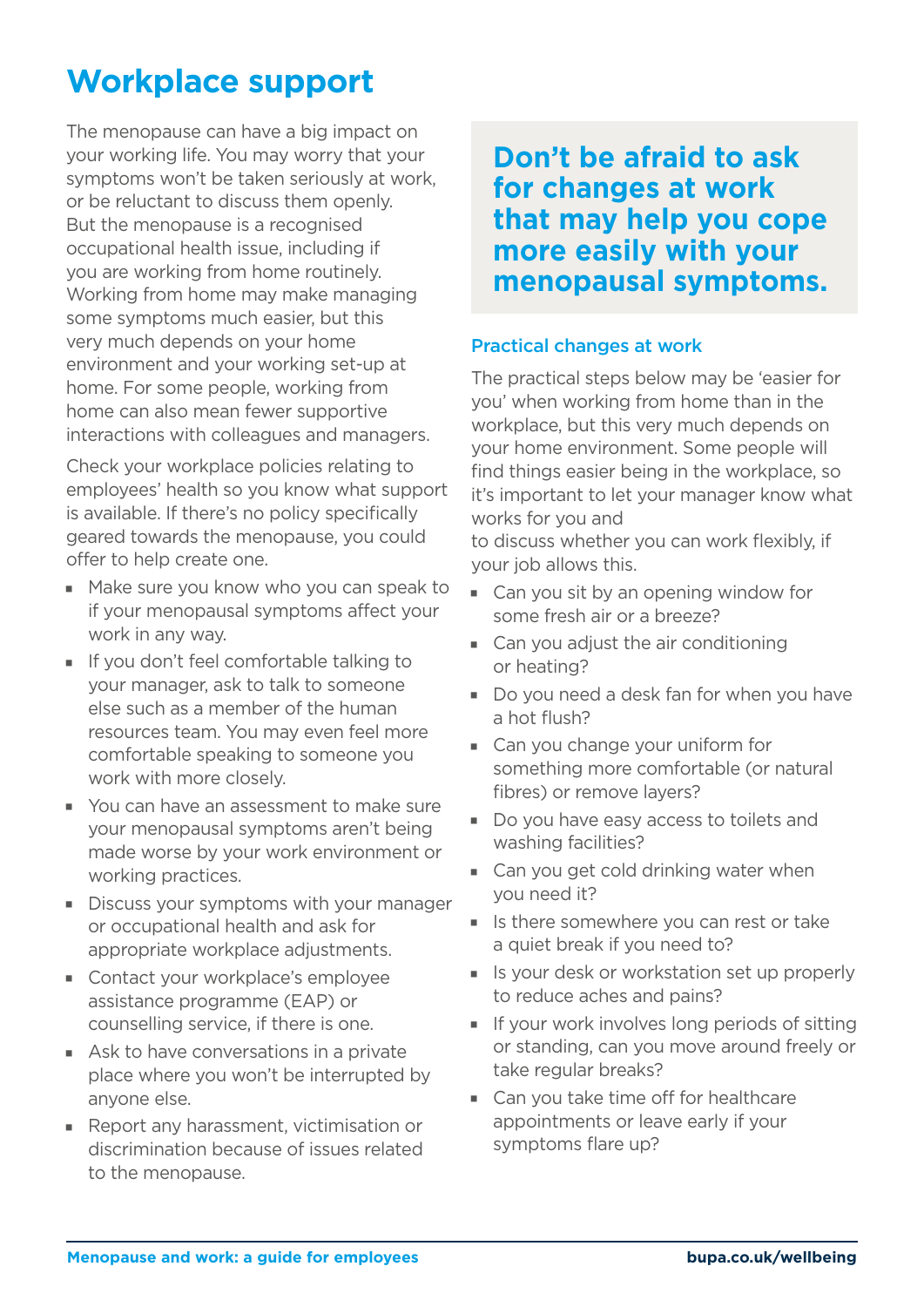- $\blacksquare$  Can you start and finish work later than usual, or change your shift, if you have a restless night's sleep?
- I If you aren't already routinely working from home, can you do so on a day when it would help you manage your symptoms?

# **6 in 10 menopausal women say their symptoms have had a negative impact on their work.**

Let's talk menopause. Chartered Institute of Personnel and Development. www.cipd.co.uk, published March 2019 https://www.cipd.co.uk/Images/menopause-leaflet \_tcm18-55569.pdf

### **Some workplaces appoint a dedicated 'menopause champion', who arranges menopause workshops and supports colleagues who are struggling.**

The menopause at work: a practical guide for people managers. Chartered Institute of Personnel and Development. www.cipd.co.uk, published March 2019 https://www.cipd.co.uk/Images/ menopause-guide-for-people-managers\_tcm18-55548.pdf

**Menopause and work: a guide for employees bupa.co.uk/wellbeing**

### Supporting colleagues

- $\blacksquare$  It can be difficult to know how to support a colleague during the menopause. Learning how the menopause can affect women – both emotionally and physically – can really help.
- Educate yourself about what changes are common during this time of life, and offer lots of patience, understanding and support.
- Not all women want to talk about the menopause but if your colleague does mention it in conversation, don't be embarrassed. Talking about it openly can normalise the conversation.
- If your workplace offers menopause awareness sessions, attend them.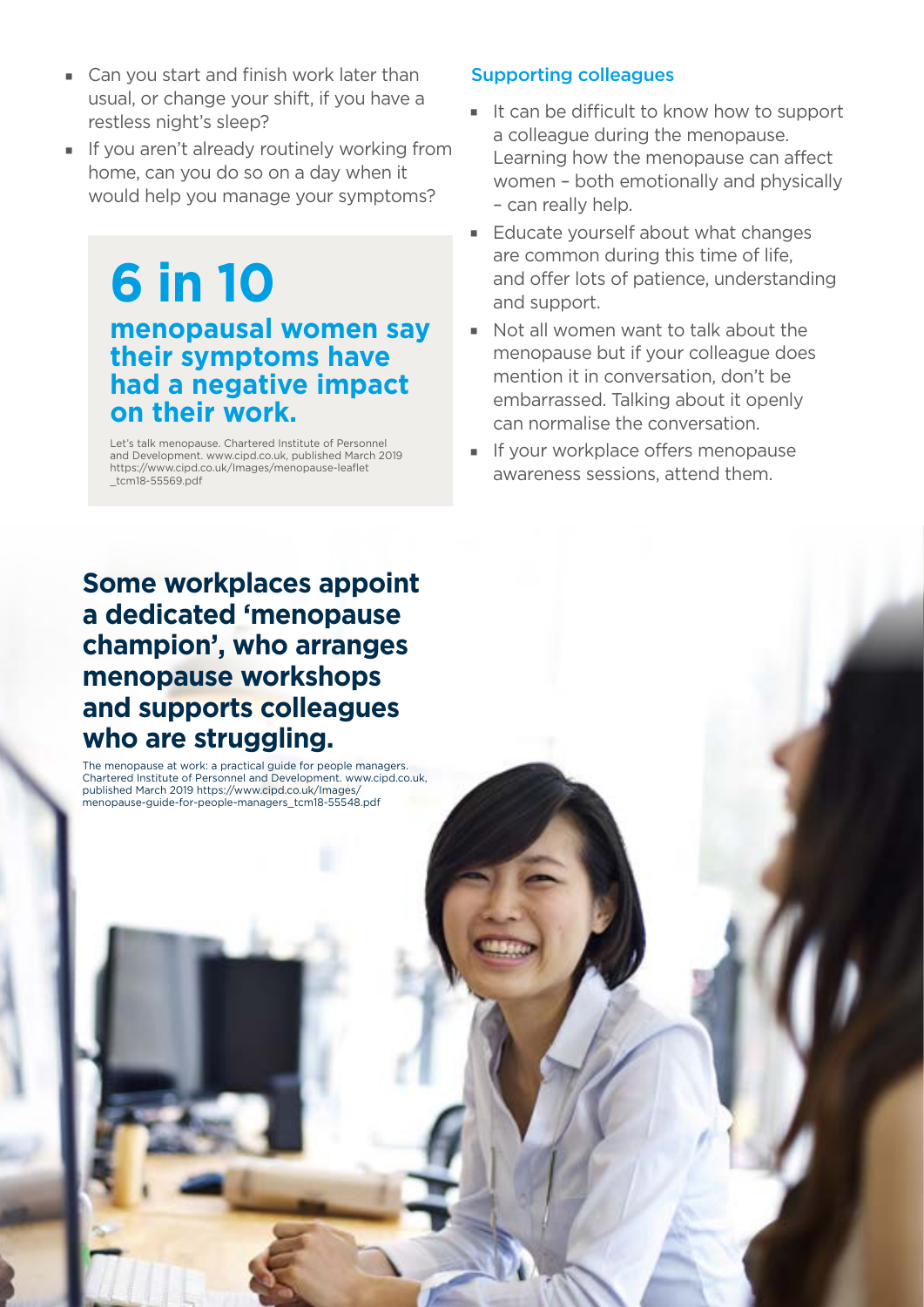# **Amanda's story**

"My main worry was experiencing hot flushes when I was in a meeting. I don't just mean getting hot and going red – but actually sweating and feeling very unfeminine. It's okay when you're at home because you're in your own space and it doesn't matter who sees you in a hot spell.

The sleepless nights can be draining. I'd fall asleep okay, then just after midnight I'd be wide awake and wake up every couple of hours. On a really bad night, I'd get just three or four hours sleep and I'd

feel like a zombie in the morning. My manager has really helped me by changing my hours to be flexible depending on my sleeping patterns – if you're struggling, don't be frightened to ask.

Emotionally, I've sometimes felt like I'm on a rollercoaster – one day on a high and the next day on an extreme low. I've not been very good at dealing with this,

but thanks to friends and colleagues it's getting easier. You just have to realise it's part of the process and you'll get low days."



## **Five tips to take away**

### **Know your symptoms and the benefits and risks of HRT**

Find out more about the menopause and treatment options, including hormone replacement therapy (HRT) – it's easier to help yourself if you understand the facts. You can read more about HRT and other treatment options for the menopause on the Bupa website.

|  | <b>Help yourself</b><br>Some simple self-help<br>measures can make<br>all the difference to<br>your physical and<br>mental health.                       | <b>Talk openly</b><br>at work<br>If the menopause is<br>affecting your<br>performance at work,<br>talk to your colleagues<br>and managers - they're<br>there to support you.           |
|--|----------------------------------------------------------------------------------------------------------------------------------------------------------|----------------------------------------------------------------------------------------------------------------------------------------------------------------------------------------|
|  | <b>Get support</b><br>See your GP for suitable<br>menopause treatments,<br>and speak to a counsellor<br>if you're struggling with<br>emotional symptoms. | <b>Practical changes</b><br><b>Discuss your practical</b><br>needs with your manager,<br>human resources or<br>occupational health so<br>you can all make suitable<br>changes at work. |